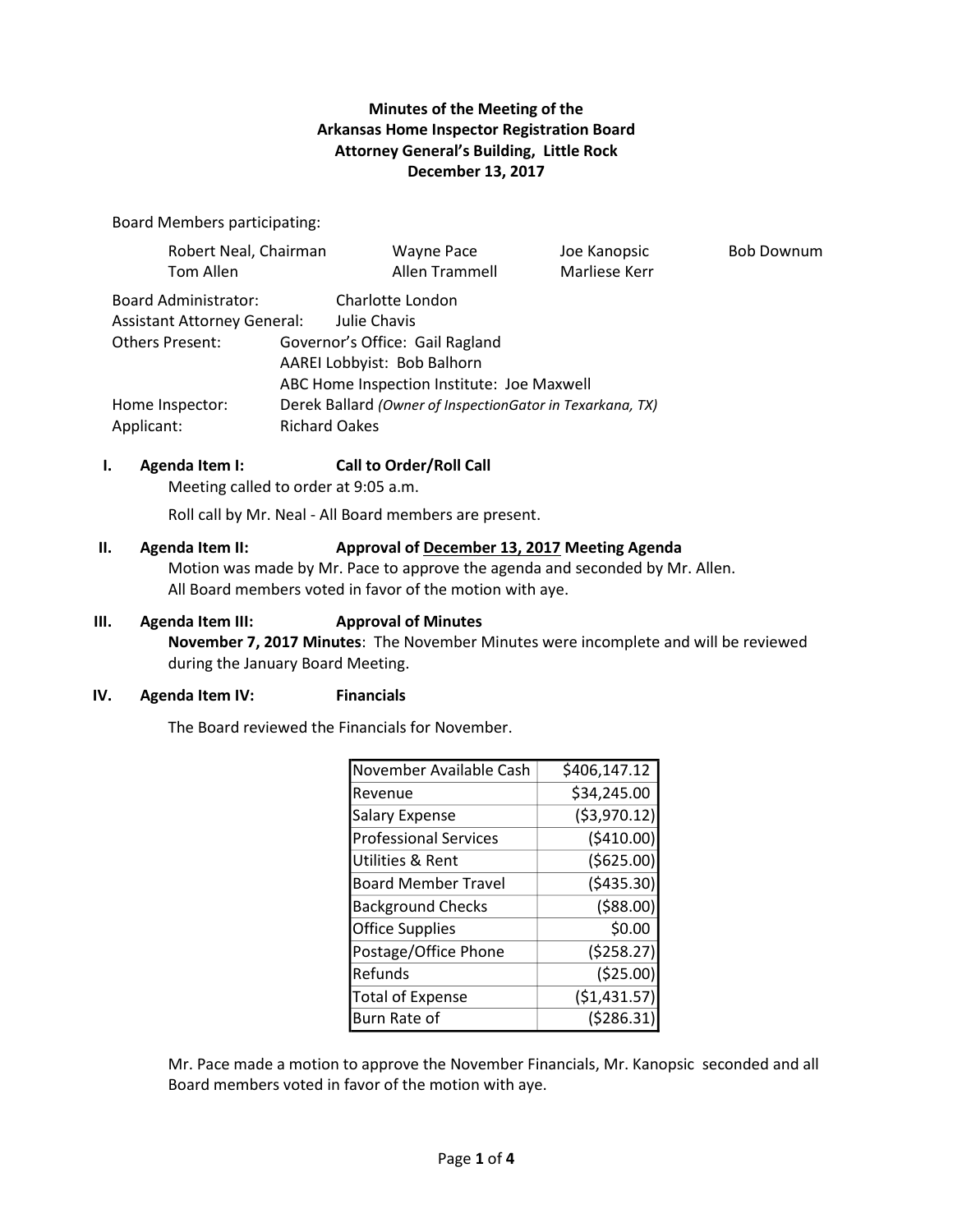## **V. Agenda Item V: Review of New Applicants**

The Board reviewed two (2) new applicants and one (1) previously denied applicant.

- 1. Douglas DeLuca
- 2. Ethan Edwards
- 3. Richard E. Oakes *(Denied approval in November, he has requested a re-evaluation)*

**Applicant #1**: Mr. Allen made a motion to approve Mr. DeLuca, Mr. Trammell seconded. Mr. Pace asked if there was any problem with the applicant not submitting his GED certificate. Mr. Kanopsic said the applicant had submitted documentation of his Associates Degree. All Board members voted in favor of the motion to approve the applicant with aye.

**Applicants #2:** Mr. Allen made a motion to approve Mr. Edwards, Mr. Kanopsic seconded and all Board members voted in favor of the motion to approve the applicant with aye.

**Applicant #3:** Mr. Ballard, owner of InspectionGator, spoke to the Board on behalf of Mr. Oakes. He stated that the Board has previously approved applicants with identical pre-registration training as Mr. Oakes and he wanted to know why his application was denied approval. Mr. Neal told Mr. Ballard that AHIT (the Education Provider) teaching the course in Texas needs to be informed about whether their course is approved for Arkansas. Mr. Allen told Mr. Ballard that the AHIT Training documents submitted by the applicant showed that only the Texas Standards of Practice were being taught and not the Arkansas Standards of Practice. Mr. Pace then added that the courses the Texas applicants are taking need to show that they have been submitted to the Board and approved. Mr. Allen then motioned to approve Mr. Oakes contingent upon his completion of the Arkansas Standards of Practice course. All Board members voted in favor of the motion to approve the applicant with aye.

#### **VI. Agenda Item VI Status of Complaints**

#### **1. OLD COMPLAINTS**

- a. **Justin Hall** *(The Engineer who has been performing home inspections without being registered with the state)* – Ms. Chavis is continuing to work on this ongoing complaint. She said that Mr. Hall has requested to appear before the Board to ask for removal of the notice about him on the website.
- b. **Deborah Starr vs Curtis Gordon** (Not Registered) *(June, 2017) Notification to Mr.*  Gordon mailed 9/22/20, 2<sup>nd</sup> Notification sent by Certified Mail on 11/20/2017, it was signed for *and accepted on 11/22/2017*.
- c. V**icki Stephenson vs Nate Wilson, HI-1798** *(June, 2017) Notification to HI mailed 6/19/2017, Response from HI received 6/28/2017* Mr. Neal said this complaint is still being reviewed.
- d. **Cindy Conrade vs Grant Colclasure** (Not Registered) *(July, 2017) Notification to Mr. Colclasure mailed 8/15/2017, Letter was returned, 2nd Notification mailed 8/31/2017* A Certified Letter of notification will be mailed to Mr. Colclasure. *3<sup>rd</sup> Notification sent by Certified Mail on 11/20/2017 and it was returned on 11/29/2017 as 'Not Deliverable'. Mr. Neal asked Ms. London to send another Certified Letter of notification to another address.*
- e. **Alton Darty, HI-1496 vs Billy Howard Young, Jr.** (Not Registered) *(July, 2017) Notification to Mr. Young mailed 10/30/2017*, *Mr. Young emailed his response on 11/14/2017*. Mr. Neal imposed a \$75.00 Civil Penalty fine and asked Ms. Chavis to send him a Consent Agreement stating that he will not perform any more home inspections.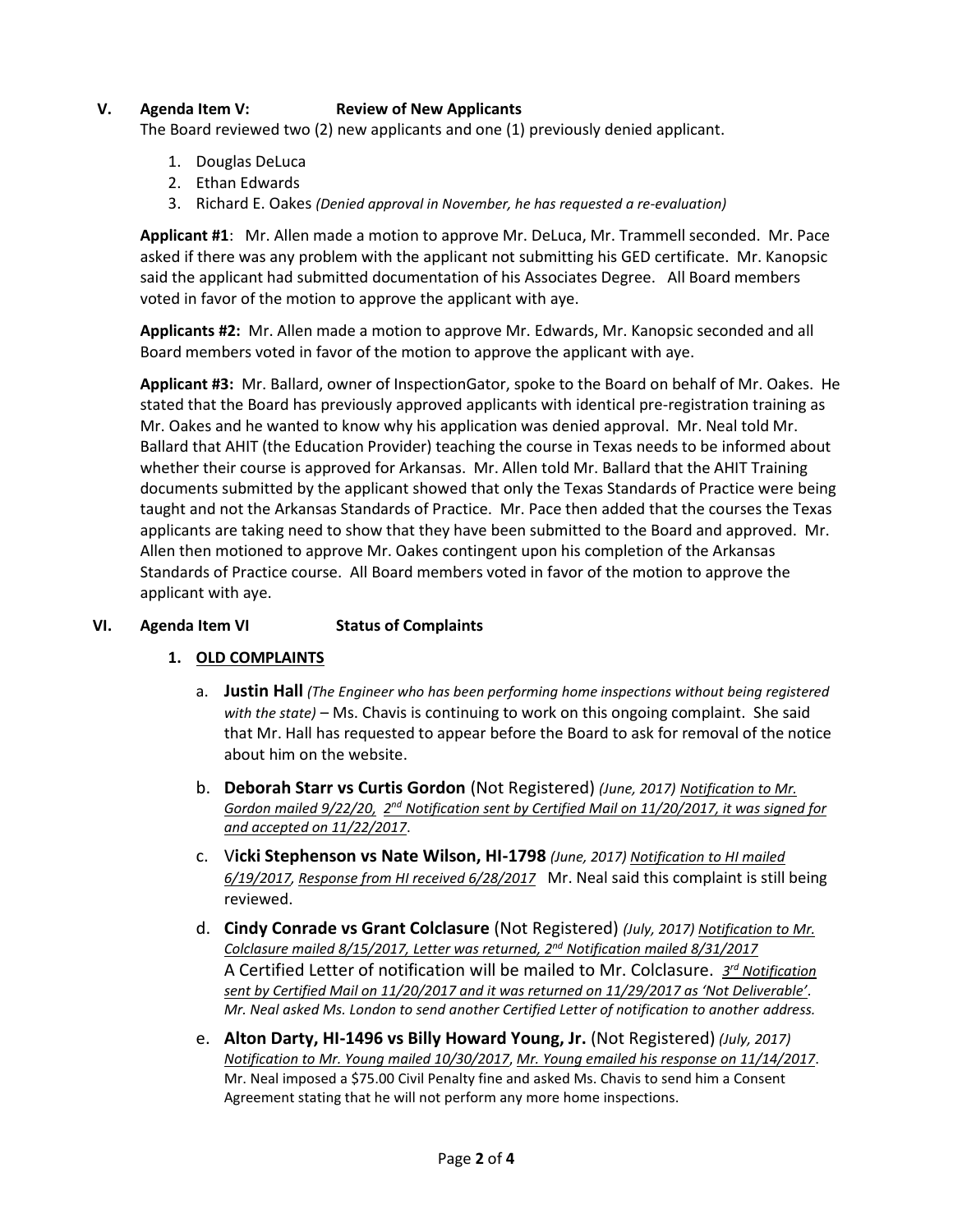- f. **Richard Kaegi vs Tim Hennelly, HI-1179** *(August, 2017) Notification to HI mailed 9/19/2017, Response from HI received by email dated 9/26/2017* Mr. Neal is reviewing this complaint.
- i. Brian McGee vs Archie Van Gorder (Not Registered) (September, 2017) *1<sup>st</sup>Notification to Mr. Van Gorder mailed 9/19/2017, Letter was returned, 2nd Notification mailed 9/22/2017, 3rd Notification sent by Certified Mail on 10/30/2017. , Letter was returned 'Unclaimed & Unable to Forward' on 11/20/2017.*

## **2. NEW COMPLAINTS**

a. **Charles L. Campbell, Jr. vs David Many, HI-1566** *(November, 2017)*

#### **VII. Agenda Item VII Continuing Education/Pre-Registration Courses**

- 1. **AAREI** SS18 CE Seminar (14 Hrs) Course Name, Credit Hours and Subject Area are listed below:
	- a. Foundation Problems & Identification (2 Hrs) Structural Systems
	- b. Standard Deck Inspections (4 Hrs) Exteriors
	- c. Air Conditioning & Heat Pumps (2 Hrs) Air Conditioning
	- d. Inspecting Roof Coverings (3 Hrs) Roofing
	- e. New Plumbing Codes & Components (2 Hrs) Plumbing
	- f. Inspecting Foreclosures (1 Hr) Other

Mr. Allen made a motion to approve all six (6) CE Courses, Mr. Trammell seconded and all Board members voted in favor of the motion to approve with aye.

#### **VIII. Agenda Item VIII New Business**

- 1. Statistical Data on Home Inspectors –The Board is considering hiring someone to compile the data.
- 2. Hiring of a Subcontractor to review home inspection reports –Mr. Pace asked Mr. Neal if the application for a subcontractor could be posted on the website by December 29, 2017.
- 3. Mr. Neal spoke to Board members about Home Inspectors accepting gifts and the conflict of interest that occurs.
- 4. Apprenticeship Training –Mr. Pace asked Board members if they were still committed to having an apprenticeship program. All Board member said they still wanted the program. Mr. Pace then said that he will work on the details of having the program during the  $1<sup>st</sup>$ quarter of 2018 to try to get something going by July 2018.

## **IX. Agenda Item IX Old Business**

## **X. Agenda Item X Administrator's Update to Board Members**

1. P-Card purchases for November: \$383.37 for drum unit, toner cartridge and miscellaneous office supplies and \$49.00 for one (1) roll of stamps.

## **XI. Agenda Item XI Schedule Next Meeting**

1. The next Board meeting will be on Wednesday, January 3, 2018 at 9:30 a.m.

## **XII. Agenda Item XII Review of Registration Renewals**

1. Board members reviewed 251 Registration Renewals for 2018. 231 were voted on and approved by the Board.